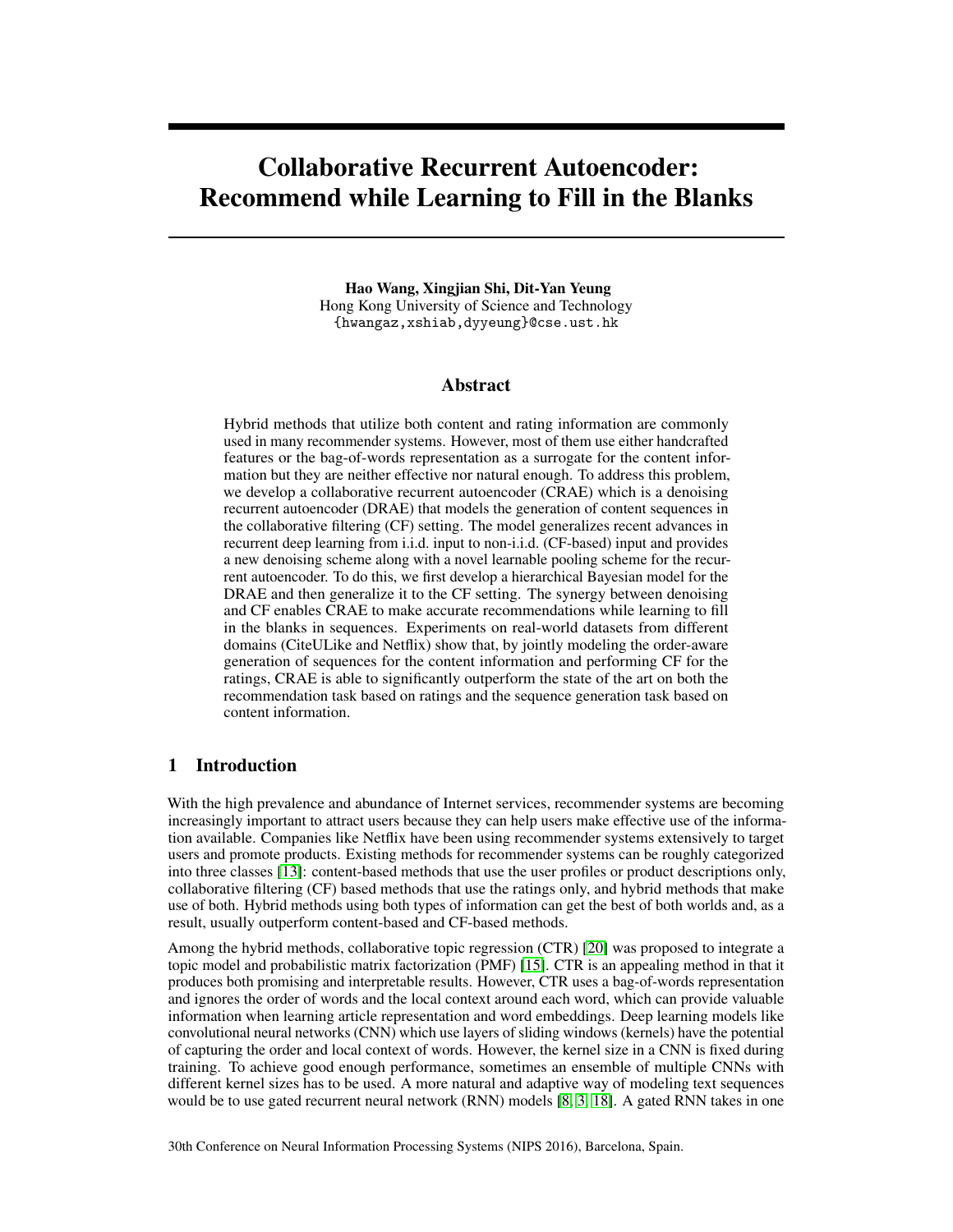word (or multiple words) at a time and lets the learned gates decide whether to incorporate or to forget the word. Intuitively, if we can generalize gated RNNs to the CF setting (non-i.i.d.) to jointly model the generation of sequences and the relationship between items and users (rating matrices), the recommendation performance could be significantly boosted.

Nevertheless, very few attempts have been made to develop feedforward deep learning models for CF, let alone recurrent ones. This is due partially to the fact that deep learning models, like many machine learning models, assume i.i.d. inputs. [\[16,](#page-8-6) [6,](#page-8-7) [7\]](#page-8-8) use restricted Boltzmann machines and RNN instead of the conventional matrix factorization (MF) formulation to perform CF. Although these methods involve both deep learning and CF, they actually belong to CF-based methods because they do not incorporate the content information like CTR, which is crucial for accurate recommendation. [\[14\]](#page-8-9) uses low-rank MF in the last weight layer of a deep network to reduce the number of parameters, but it is for classification instead of recommendation tasks. There have also been nice explorations on music recommendation [\[10,](#page-8-10) [25\]](#page-8-11) in which a CNN or deep belief network (DBN) is directly used for content-based recommendation. However, the models are deterministic and less robust since the noise is not explicitly modeled. Besides, the CNN is directly linked to the ratings making the performance suffer greatly when the ratings are sparse, as will be shown later in our experiments. Very recently, collaborative deep learning (CDL) [\[23\]](#page-8-12) is proposed as a probabilistic model for joint learning of a probabilistic stacked denoising autoencoder (SDAE) [\[19\]](#page-8-13) and collaborative filtering. However, CDL is a feedforward model that uses bag-of-words as input and it does not model the order-aware generation of sequences. Consequently, the model would have *inferior recommendation performance* and is *not capable of generating sequences* at all, which will be shown in our experiments. Besides order-awareness, another drawback of CDL is its *lack of robustness* (see Section [3.1](#page-2-0) and [3.5](#page-4-0) for details). To address these problems, we propose a hierarchical Bayesian generative model called collaborative recurrent autoencoder (CRAE) to jointly model the order-aware generation of sequences (in the content information) and the rating information in a CF setting. Our main contributions are:

- By exploiting recurrent deep learning collaboratively, CRAE is able to sophisticatedly model the generation of items (sequences) while extracting the implicit relationship between items (and users). We design a novel pooling scheme for pooling variable-length sequences into fixed-length vectors and also propose a new denoising scheme to effectively avoid overfitting. Besides for recommendation, CRAE can also be used to generate sequences on the fly.
- To the best of our knowledge, CRAE is the first model that bridges the gap between RNN and CF, especially with respect to hybrid methods for recommender systems. Besides, the Bayesian nature also enables CRAE to seamlessly incorporate other auxiliary information to further boost the performance.
- Extensive experiments on real-world datasets from different domains show that CRAE can substantially improve on the state of the art.

# <span id="page-1-0"></span>2 Problem Statement and Notation

Similar to [\[20\]](#page-8-1), the recommendation task considered in this paper takes implicit feedback [\[9\]](#page-8-14) as the training and test data. There are J items (e.g., articles or movies) in the dataset. For item j, there is a corresponding sequence consisting of  $T_j$  words where the vector  $e_t^{(j)}$  specifies the t-th word using the 1-of-S representation, i.e., a vector of length S with the value 1 in only one element corresponding to the word and 0 in all other elements. Here  $S$  is the vocabulary size of the dataset. We define an I-by-J binary rating matrix  $\mathbf{R} = [\mathbf{R}_{ij}]_{I \times J}$  where I denotes the number of users. For example, in the *CiteULike* dataset,  $\mathbf{R}_{ij} = 1$  if user *i* has article *j* in his or her personal library and  $\mathbf{R}_{ij} = 0$  otherwise. Given some of the ratings in **R** and the corresponding sequences of words  $e_t^{(j)}$  (e.g., titles of articles or plots of movies), the problem is to predict the other ratings in R.

In the following sections,  $e_t^{(j)}$  denotes the noise-corrupted version of  $e_t^{(j)}$  and  $(h_t^{(j)}; s_t^{(j)})$  refers to the concatenation of the two  $K_W$ -dimensional column vectors. All input weights (like  $Y_e$  and  $Y_e^i$ ) and recurrent weights (like  $\mathbf{W}_e$  and  $\mathbf{W}_e^i$ ) are of dimensionality  $K_W$ -by- $K_W$ . The output state  $\mathbf{h}_t^{(j)}$ , gate units (e.g.,  $\mathbf{h}_t^{o(j)}$ ), and cell state  $\mathbf{s}_t^{(j)}$  are of dimensionality  $K_W$ . K is the dimensionality of the final representation  $\gamma_j$ , middle-layer units  $\theta_j$ , and latent vectors  $v_j$  and  $u_i$ .  $I_K$  or  $I_{K_W}$  denotes a K-by-K or  $K_W$ -by- $\tilde{K}_W$  identity matrix. For convenience we use  $W^+$  to denote the collection of all weights and biases. Similarly  $\mathbf{h}_t^+$  is used to denote the collection of  $\mathbf{h}_t$ ,  $\mathbf{h}_t^i$ ,  $\mathbf{h}_t^f$ , and  $\mathbf{h}_t^o$ .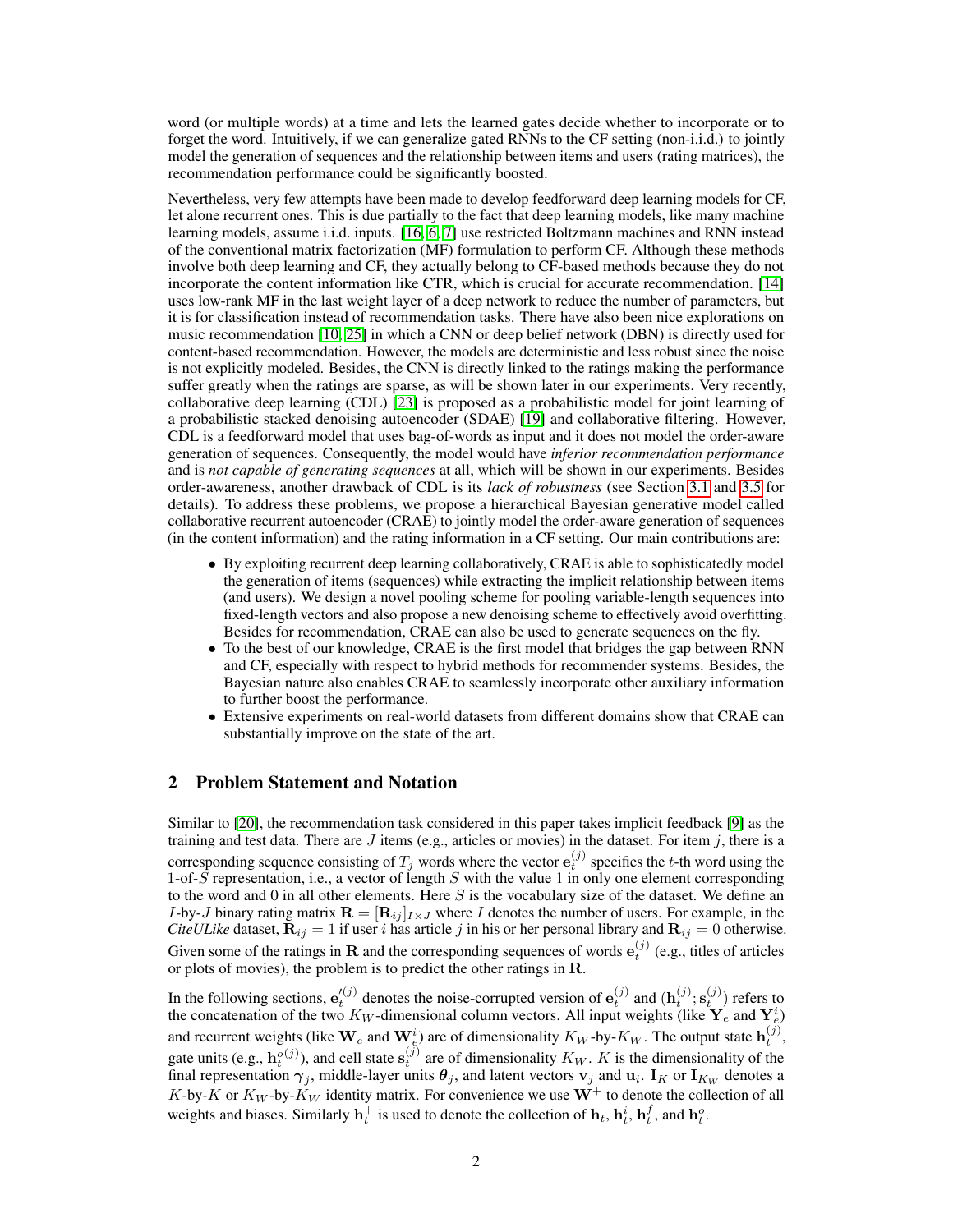<span id="page-2-5"></span>

Figure 1: On the left is the graphical model for an example CRAE where  $T_j = 2$  for all j. To prevent clutter, the hyperparameters for beta-pooling, all weights, biases, and links between  $h_t$  and  $\gamma$ are omitted. On the right is the graphical model for the degenerated CRAE. An example recurrent autoencoder with  $T_j = 3$  is shown. ' $\langle ? \rangle$ ' is the  $\langle$  wildcard $\rangle$  and '\$' marks the end of a sentence. E' and **E** are used in place of  $[e_t^{(j)}]_{t=1}^{T_j}$  and  $[e_t^{(j)}]_{t=1}^{T_j}$  respectively.

## <span id="page-2-6"></span>3 Collaborative Recurrent Autoencoder

In this section we will first propose a generalization of the RNN called *robust recurrent networks* (RRN), followed by the introduction of two key concepts, *wildcard denoising* and *beta-pooling*, in our model. After that, the generative process of CRAE is provided to show how to generalize the RRN as a hierarchical Bayesian model from an i.i.d. setting to a CF (non-i.i.d.) setting.

#### <span id="page-2-0"></span>3.1 Robust Recurrent Networks

One problem with RNN models like long short-term memory networks (LSTM) is that the computation is deterministic without taking the noise into account, which means it is not robust especially with insufficient training data. To address this *robustness* problem, we propose RRN as a type of noisy gated RNN. In RRN, the gates and other latent variables are designed to incorporate noise, making the model more robust. Note that unlike [\[4,](#page-8-15) [5\]](#page-8-16), the noise in RRN is directly propagated back and forth in the network, without the need for using separate neural networks to approximate the distributions of the latent variables. This is much more efficient and easier to implement. Here we provide the generative process of RRN. Using  $t = 1 \dots T_i$  to index the words in the sequence, we have (we drop the index  $j$  for items for notational simplicity):

$$
\mathbf{x}_{t-1} \sim \mathcal{N}(\mathbf{W}_w \mathbf{e}_{t-1}, \lambda_s^{-1} \mathbf{I}_{K_W}), \quad \mathbf{a}_{t-1} \sim \mathcal{N}(\mathbf{Y} \mathbf{x}_{t-1} + \mathbf{W} \mathbf{h}_{t-1} + \mathbf{b}, \lambda_s^{-1} \mathbf{I}_{K_W})
$$
(1)

<span id="page-2-3"></span><span id="page-2-1"></span>
$$
\mathbf{s}_t \sim \mathcal{N}(\sigma(\mathbf{h}_{t-1}^f) \odot \mathbf{s}_{t-1} + \sigma(\mathbf{h}_{t-1}^i) \odot \sigma(\mathbf{a}_{t-1}), \lambda_s^{-1} \mathbf{I}_{K_W}),
$$
\n(2)

where  $x_t$  is the word embedding of the t-th word,  $W_w$  is a  $K_W$ -by-S word embedding matrix,  $e_t$  is the 1-of-S representation mentioned above,  $\odot$  stands for the element-wise product operation between two vectors,  $\sigma(\cdot)$  denotes the sigmoid function,  $s_t$  is the cell state of the t-th word, and b, Y, and W denote the biases, input weights, and recurrent weights respectively. The forget gate units  $h_t^f$ and the input gate units  $\hat{h}_t^i$  in Equation [\(2\)](#page-2-1) are drawn from Gaussian distributions depending on their corresponding weights and biases  $\mathbf{Y}^f, \mathbf{W}^f, \mathbf{Y}^i, \mathbf{W}^i, \mathbf{b}^f$ , and  $\mathbf{b}^i$ :

$$
\mathbf{h}_t^f \sim \mathcal{N}(\mathbf{Y}^f \mathbf{x}_t + \mathbf{W}^f \mathbf{h}_t + \mathbf{b}^f, \lambda_s^{-1} \mathbf{I}_{K_W}), \quad \mathbf{h}_t^i \sim \mathcal{N}(\mathbf{Y}^i \mathbf{x}_t + \mathbf{W}^i \mathbf{h}_t + \mathbf{b}^i, \lambda_s^{-1} \mathbf{I}_{K_W}).
$$

The output  $h_t$  depends on the output gate  $h_t^o$  which has its own weights and biases  $Y^o$ ,  $W^o$ , and  $b^o$ :

<span id="page-2-4"></span>
$$
\mathbf{h}_t^o \sim \mathcal{N}(\mathbf{Y}^o \mathbf{x}_t + \mathbf{W}^o \mathbf{h}_t + \mathbf{b}^o, \lambda_s^{-1} \mathbf{I}_{K_W}), \quad \mathbf{h}_t \sim \mathcal{N}(\tanh(\mathbf{s}_t) \odot \sigma(\mathbf{h}_{t-1}^o), \lambda_s^{-1} \mathbf{I}_{K_W}).
$$
 (3)

In the RRN, information of the processed sequence is contained in the cell states  $s_t$  and the output states  $h_t$ , both of which are column vectors of length  $K_W$ . Note that RRN can be seen as a generalized and Bayesian version of LSTM [\[1\]](#page-8-17). Similar to [\[18,](#page-8-5) [3\]](#page-8-4), two RRNs can be concatenated to form an encoder-decoder architecture.

#### <span id="page-2-2"></span>3.2 Wildcard Denoising

Since the input and output are identical here, unlike [\[18,](#page-8-5) [3\]](#page-8-4) where the input is from the source language and the output is from the target language, this naive RRN autoencoder can suffer from serious overfitting, even after taking noise into account and reversing sequence order (we find that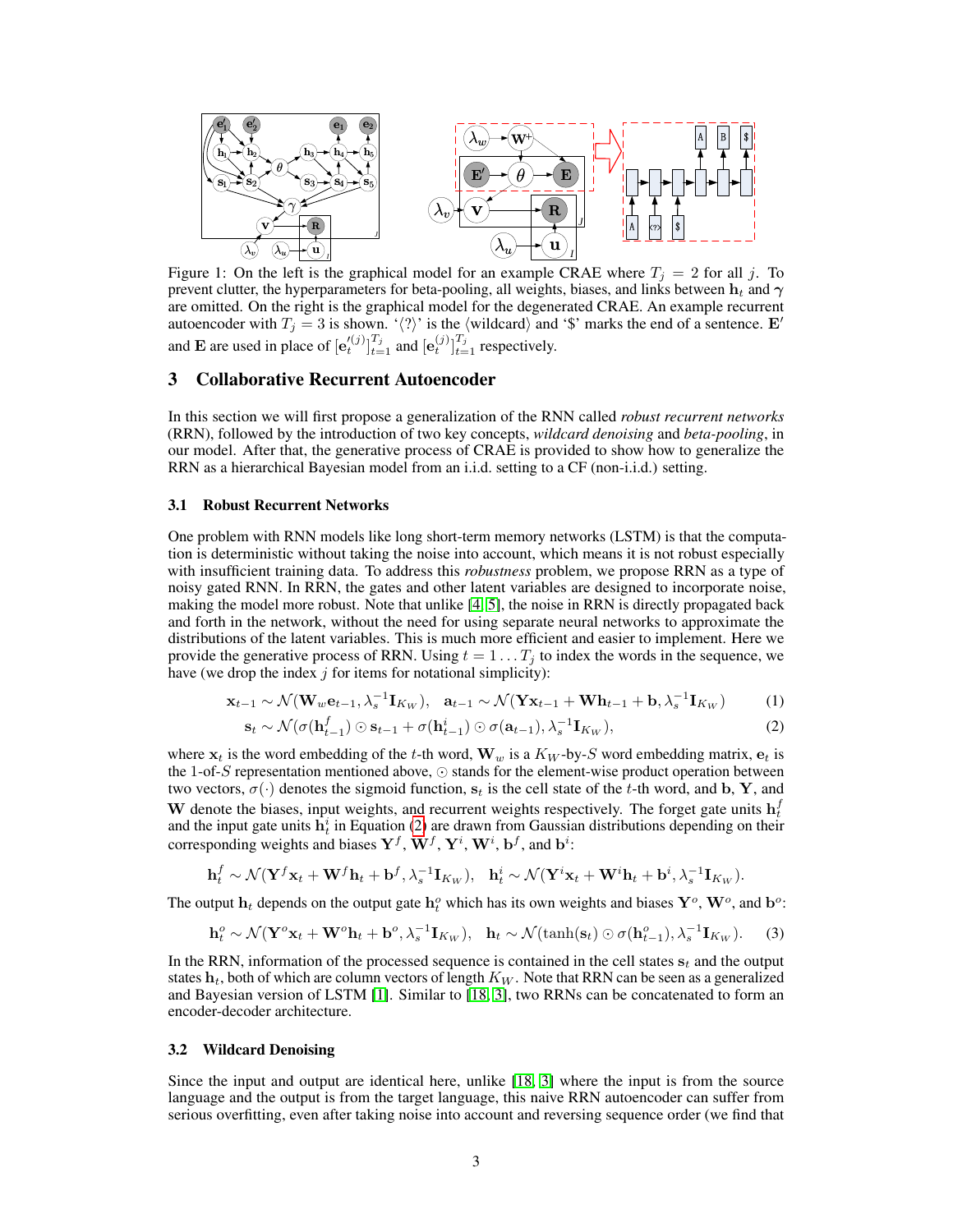reversing sequence order in the decoder [\[18\]](#page-8-5) does not improve the recommendation performance). One natural way of handling it is to borrow ideas from the *denoising autoencoder* [\[19\]](#page-8-13) by randomly dropping some of the words in the encoder. Unfortunately, directly dropping words may mislead the learning of transition between words. For example, if we drop the word 'is' in the sentence 'this is a good idea', the encoder will wrongly learn the subsequence 'this a', which never appears in a grammatically correct sentence. Here we propose another denoising scheme, called *wildcard denoising*, where a special word '(wildcard)' is added to the vocabulary and we randomly select some of the words and replace them with '/wildcard\'. This way, the encoder RRN will take 'this  $\langle$  wildcard $\rangle$  a good idea' as input and successfully avoid learning wrong subsequences. We call this *denoising recurrent autoencoder* (DRAE). Note that the word '(wildcard)' also has a corresponding word embedding. Intuitively this wildcard denoising RRN autoencoder learns to *fill in the blanks* in sentences automatically. We find this denoising scheme much better than the naive one. For example, in dataset *CiteULike* wildcard denoising can provide a relative accuracy boost of about 20%.

#### 3.3 Beta-Pooling

The RRN autoencoders would produce a representation vector for each input word. In order to facilitate the factorization of the rating matrix, we need to pool the sequence of vectors into one single vector of fixed length  $2K_W$  before it is further encoded into a K-dimensional vector. A natural way is to use a weighted average of the vectors. Unfortunately different sequences may need weights of *different size*. For example, pooling a sequence of 8 vectors needs a weight vector with 8 entries while pooling a sequence of 50 vectors needs one with 50 entries. In other words, we need a weight vector of *variable length* for our pooling scheme. To tackle this problem, we propose to use a beta distribution. If six vectors are to be pooled into one single vector (using weighted average), we can use the area  $w_p$  in the range  $(\frac{p-1}{6}, \frac{p}{6})$  of the x-axis of the probability density function (PDF) for the beta distribution Beta $(a, b)$  as the pooling weight. Then the resulting pooling weight vector becomes  $y = (w_1, \dots, w_6)^T$ . Since the total area is always 1 and the x-axis is bounded, the beta distribution is perfect for this type of variable-length pooling (hence the name *beta-pooling*). If we set the hyperparameters  $a = b = 1$ , it will be equivalent to average pooling. If a is set large enough and  $b > a$  the PDF will peak slightly to the left of  $x = 0.5$ , which means that the last time step of the encoder RRN is directly used as the pooling result. With only two parameters, beta-pooling is able to pool vectors flexibly enough without having the risk of overfitting the data.

#### <span id="page-3-2"></span>3.4 CRAE as a Hierarchical Bayesian Model

Following the notation in Section [2](#page-1-0) and using the DRAE in Section [3.2](#page-2-2) as a component, we then provide the generative process of the CRAE (note that  $t$  indexes words or time steps,  $j$  indexes sentences or documents, and  $T_j$  is the number of words in document j):

**Encoding**  $(t = 1, 2, \dots, T_j)$ : Generate  $\mathbf{x}_{t-1}^{(j)}$ ,  $\mathbf{a}_{t-1}^{(j)}$ , and  $\mathbf{s}_t^{(j)}$  according to Equation [\(1\)](#page-2-3)-[\(2\)](#page-2-1).

Compression and decompression  $(t = T<sub>j</sub> + 1)$ :

$$
\boldsymbol{\theta}_j \sim \mathcal{N}(\mathbf{W}_1(\mathbf{h}_{T_j}^{(j)}; \mathbf{s}_{T_j}^{(j)}) + \mathbf{b}_1, \lambda_s^{-1} \mathbf{I}_K), (\mathbf{h}_{T_j+1}^{(j)}; \mathbf{s}_{T_j+1}^{(j)}) \sim \mathcal{N}(\mathbf{W}_2 \tanh(\boldsymbol{\theta}_j) + \mathbf{b}_2, \lambda_s^{-1} \mathbf{I}_{2K_W}).
$$
 (4)

**Decoding**  $(t = T_j + 2, T_j + 3, \ldots, 2T_j + 1)$ : Generate  $\mathbf{a}_{t-1}^{(j)}$ ,  $\mathbf{s}_t^{(j)}$ , and  $\mathbf{h}_t^{(j)}$  according to Equation [\(1\)](#page-2-3)-[\(3\)](#page-2-4), after which generate:

<span id="page-3-1"></span><span id="page-3-0"></span>
$$
\mathbf{e}_{t-T_j-2}^{(j)} \sim \text{Mult}(\text{softmax}(\mathbf{W}_g \mathbf{h}_t^{(j)} + \mathbf{b}_g)).
$$

Beta-pooling and recommendation:

$$
\gamma_j \sim \mathcal{N}(\tanh(\mathbf{W}_1 f_{a,b}(\{(\mathbf{h}_t^{(j)}; \mathbf{s}_t^{(j)})\}_t) + \mathbf{b}_1), \lambda_s^{-1} \mathbf{I}_K) \n\mathbf{v}_j \sim \mathcal{N}(\gamma_j, \lambda_v^{-1} \mathbf{I}_K), \quad \mathbf{u}_i \sim \mathcal{N}(\mathbf{0}, \lambda_u^{-1} \mathbf{I}_K), \quad \mathbf{R}_{ij} \sim \mathcal{N}(\mathbf{u}_i^T \mathbf{v}_j, \mathbf{C}_{ij}^{-1}).
$$
\n(5)

Note that each column of the weights and biases in  $W^+$  is drawn from  $\mathcal{N}(0, \lambda_w^{-1} I_{K_W})$  or  $\mathcal{N}(\mathbf{0}, \lambda_w^{-1} \mathbf{I}_K)$ . In the generative process above, the input gate  $\mathbf{h}_{t-1}^i$  $j^{(j)}$  and the forget gate  $\mathbf{h}_{t-1}^{f}$  $(j)$ can be drawn as described in Section [3.1.](#page-2-0)  $e'_t^{(j)}$  denotes the corrupted word (with the embedding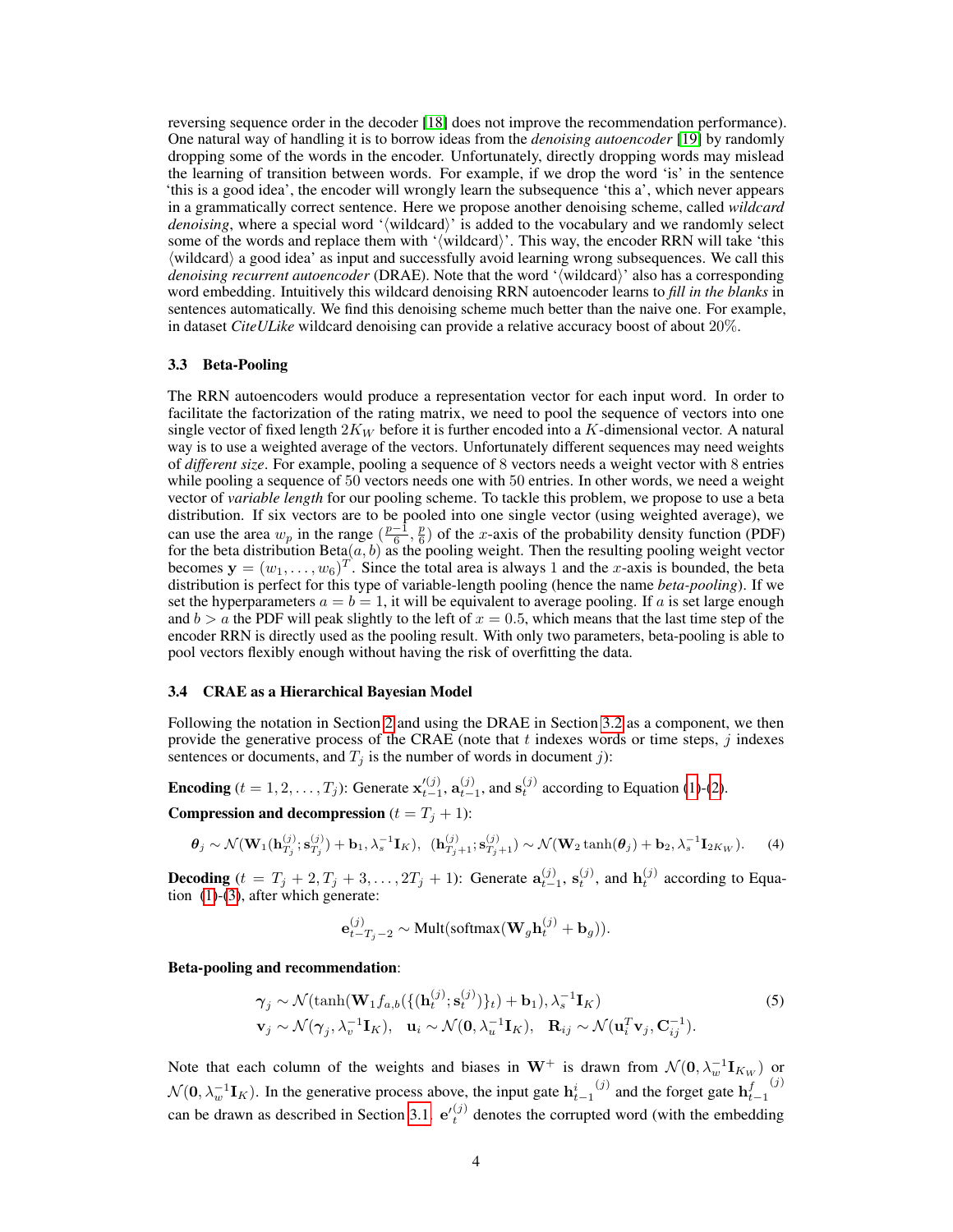$\mathbf{x}'^{(j)}$ ) and  $\mathbf{e}^{(j)}_t$  denotes the original word (with the embedding  $\mathbf{x}^{(j)}_t$ ).  $\lambda_w$ ,  $\lambda_u$ ,  $\lambda_s$ , and  $\lambda_v$  are hyperparameters and  $\mathbf{C}_{ij}$  is a confidence parameter ( $\mathbf{C}_{ij} = \alpha$  if  $\mathbf{R}_{ij} = 1$  and  $\mathbf{C}_{ij} = \beta$  otherwise). Note that if  $\lambda_s$  goes to infinity, the Gaussian distribution (e.g., in Equation [\(4\)](#page-3-0)) will become a Dirac delta distribution centered at the mean. The compression and decompression act like a bottleneck between two Bayesian RRNs. The purpose is to reduce overfitting, provide necessary nonlinear transformation, and perform dimensionality reduction to obtain a more compact final representation  $\gamma_j$  for CF. The graphical model for an example CRAE where  $T_j = 2$  for all j is shown in Figure [1\(](#page-2-5)left).  $f_{a,b}(\{(\mathbf{h}_t^{(j)}; \mathbf{s}_t^{(j)})\}_t)$  in Equation [\(5\)](#page-3-1) is the result of beta-pooling with hyperparameters a and b. If we denote the cumulative distribution function of the beta distribution as  $F(x; a, b)$ ,  $\phi_t^{(j)} = (\mathbf{h}_t^{(j)}; \mathbf{s}_t^{(j)})$  for  $t = 1, ..., T_j$ , and  $\phi_t^{(j)} = (\mathbf{h}_{t+1}^{(j)}; \mathbf{s}_{t+1}^{(j)})$  for  $t = T_j + 1, ..., 2T_j$ , then we have  $f_{a,b}(\{(\mathbf{h}_t^{(j)}; \mathbf{s}_t^{(j)})\}_t) = \sum_{t=1}^{2T_j} (F(\frac{t}{2T_j}, a, b) - F(\frac{t-1}{2T_j}, a, b))\phi_t$ . Please see Section [3](#page-2-6) of the supplementary materials for details (including hyperparameter learning) of beta-pooling. From the generative process, we can see that both CRAE and CDL are Bayesian deep learning (BDL) models (as described in [\[24\]](#page-8-18)) with a perception component (DRAE in CRAE) and a task-specific component.

#### <span id="page-4-0"></span>3.5 Learning

According to the CRAE model above, all parameters like  $\mathbf{h}_t^{(j)}$  and  $\mathbf{v}_j$  can be treated as random variables so that a full Bayesian treatment such as methods based on variational approximation can be used. However, due to the extreme nonlinearity and the CF setting, this kind of treatment is non-trivial. Besides, with CDL [\[23\]](#page-8-12) and CTR [\[20\]](#page-8-1) as our primary baselines, it would be fairer to use maximum a posteriori (MAP) estimates, which is what CDL and CTR do.

End-to-end joint learning: Maximization of the posterior probability is equivalent to maximizing the joint log-likelihood of  $\{{\bf u}_i\},\{{\bf v}_j\},\,{\bf W}^+,\{{\bm \theta}_j\},\{{\bm \gamma}_j\},\{{\bf e}_t^{(j)}\},\{{\bf e}_t'^{(j)}\},\{{\bf h}_t^+$  $^{(j)}\},\{\mathbf{s}_t^{(j)}\},\text{ and }\mathbf{R}$ given  $\lambda_u$ ,  $\lambda_v$ ,  $\lambda_w$ , and  $\lambda_s$ :

$$
\mathcal{L} = \log p(\text{DRAE}|\lambda_s, \lambda_w) - \frac{\lambda_u}{2} \sum_i \|\mathbf{u}_i\|_2^2 - \frac{\lambda_v}{2} \sum_j \|\mathbf{v}_j - \gamma_j\|_2^2 - \sum_{i,j} \frac{\mathbf{C}_{ij}}{2} (\mathbf{R}_{ij} - \mathbf{u}_i^T \mathbf{v}_j)^2
$$

$$
- \frac{\lambda_s}{2} \sum_j \|\tanh(\mathbf{W}_1 f_{a,b}(\{(\mathbf{h}_t^{(j)}; \mathbf{s}_t^{(j)})\}_t) + \mathbf{b}_1) - \gamma_j\|_2^2,
$$

where  $\log p(DRAE|\lambda_s, \lambda_w)$  corresponds to the prior and likelihood terms for DRAE (including the encoding, compression, decompression, and decoding in Section [3.4\)](#page-3-2) involving  $W^+$ ,  $\{\theta_i\}$ ,  $\{ {\bf e}_{t}^{(j)} \}, \{ {\bf e}_{t}'^{(j)} \}, \{ {\bf h}_{t}^{+}$  $\{(\mathbf{s}_t^{(j)})\}$ , and  $\{\mathbf{s}_t^{(j)}\}$ . For simplicity and computational efficiency, we can fix the hyperparameters of beta-pooling so that  $Beta(a, b)$  peaks slightly to the left of  $x = 0.5$  (e.g.,  $a = 9.8 \times 10^7$ ,  $b = 1 \times 10^8$ ), which leads to  $\gamma_j = \tanh(\theta_j)$  (a treatment for the more general case with learnable a or b is provided in the supplementary materials). Further, if  $\lambda_s$  approaches infinity, the terms with  $\lambda_s$  in  $\log p(\text{DRAE}|\lambda_s,\lambda_w)$  will vanish and  $\boldsymbol{\gamma}_j$  will become  $\tanh(\mathbf{W}_1(\mathbf{h}_{T_i}^{(j)}))$  $\mathbf{G}_{T_j}^{(j)},\mathbf{s}_{T_j}^{(j)}$  $\binom{(J)}{T_j} + \mathbf{b}_1$ . Figure [1\(](#page-2-5)right) shows the graphical model of a degenerated CRAE when  $\lambda_s$  approaches positive infinity and  $b > a$  (with very large a and b). Learning this degenerated version of CRAE is equivalent to jointly training a wildcard denoising RRN and an encoding RRN coupled with the rating matrix. If  $\lambda_v \ll 1$ , CRAE will further degenerate to a two-step model where the representation  $\theta_i$  learned by the DRAE is directly used for CF. On the contrary if  $\lambda_v \gg 1$ , the decoder RRN essentially vanishes. Both extreme cases can greatly degrade the predictive performance, as shown in the experiments.

Robust nonlinearity on distributions: Different from [\[23,](#page-8-12) [22\]](#page-8-19), nonlinear transformation is performed *after* adding the noise with precision  $\lambda_s$  (e.g.  $\mathbf{a}_t^{(j)}$  in Equation [\(1\)](#page-2-3)). In this case, the input of the nonlinear transformation is a *distribution* rather than a deterministic *value*, making the nonlinearity more robust than in [\[23,](#page-8-12) [22\]](#page-8-19) and leading to more efficient and direct learning algorithms than CDL.

Consider a univariate Gaussian distribution  $\mathcal{N}(x|\mu, \lambda_s^{-1})$  and the sigmoid function  $\sigma(x)$  =  $\frac{1}{1+\exp(-x)}$ , the expectation (see Section [6](#page-0-0) of the supplementary materials for details):

<span id="page-4-1"></span>
$$
E(x) = \int \mathcal{N}(x|\mu, \lambda_s^{-1})\sigma(x)dx = \sigma(\kappa(\lambda_s)\mu),\tag{6}
$$

Equation [\(6\)](#page-4-1) holds because the convolution of a sigmoid function with a Gaussian distribution can be approximated by another sigmoid function. Similarly, we can approximate  $\sigma(x)^2$  with  $\sigma(\rho_1(x+\rho_0))$ ,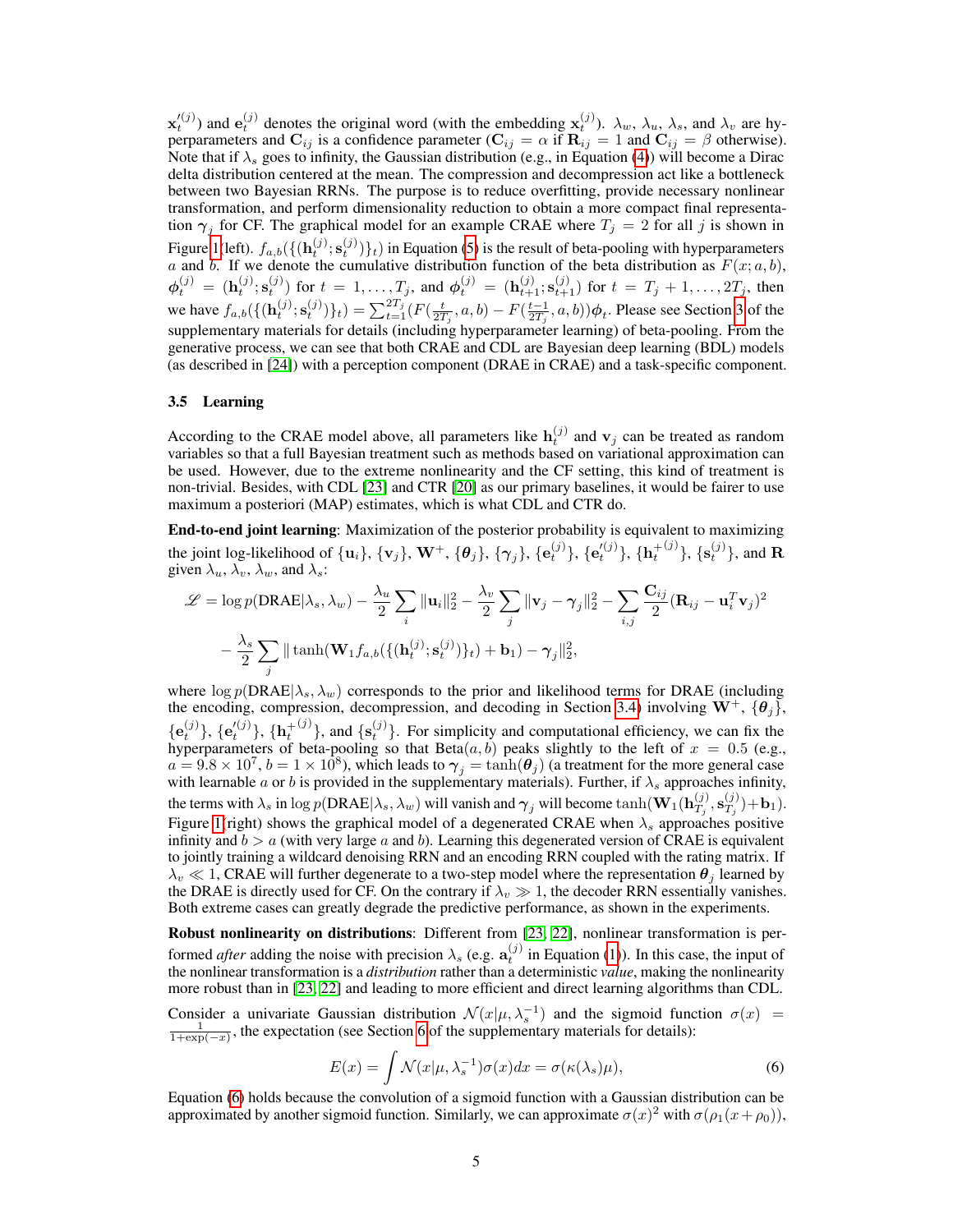where  $\rho_1 = 4 - 2$  $\sqrt{2}$  and  $\rho_0 = -\log(\sqrt{2} + 1)$ . Hence the variance

$$
D(x) \approx \int \mathcal{N}(x|\mu, \lambda_s^{-1}) \circ \Phi(\xi \rho_1(x+\rho_0)) dx - E(x)^2 = \sigma(\frac{\rho_1(\mu+\rho_0)}{(1+\xi^2 \rho_1^2 \lambda_s^{-1})^{1/2}}) - E(x)^2 \approx \lambda_s^{-1}, \quad (7)
$$

where we use  $\lambda_s^{-1}$  to approximate  $D(x)$  for computational efficiency. Using Equation [\(6\)](#page-4-1) and [\(7\)](#page-5-0), the Gaussian distribution in Equation  $(2)$  can be computed as:

<span id="page-5-1"></span><span id="page-5-0"></span>
$$
\mathcal{N}(\sigma(\mathbf{h}_{t-1}^f) \odot \mathbf{s}_{t-1} + \sigma(\mathbf{h}_{t-1}^i) \odot \sigma(\mathbf{a}_{t-1}), \lambda_s^{-1} \mathbf{I}_{K_W})
$$
\n
$$
\approx \mathcal{N}(\sigma(\kappa(\lambda_s)\overline{\mathbf{h}}_{t-1}^f) \odot \overline{\mathbf{s}}_{t-1} + \sigma(\kappa(\lambda_s)\overline{\mathbf{h}}_{t-1}^i) \odot \sigma(\kappa(\lambda_s)\overline{\mathbf{a}}_{t-1}), \lambda_s^{-1} \mathbf{I}_{K_W}),
$$
\n(8)

where the superscript (j) is dropped. We use overlines (e.g.,  $\overline{\mathbf{a}}_{t-1} = \mathbf{Y}_e \mathbf{x}_{t-1} + \mathbf{W}_e \mathbf{h}_{t-1} + \mathbf{b}_e$ ) to denote the mean of the distribution from which a hidden variable is drawn. By applying Equation [\(8\)](#page-5-1) recursively, we can compute  $\bar{s}_t$  for any t. Similar approximation is used for  $tanh(x)$  in Equation [\(3\)](#page-2-4) since tanh $(x) = 2\sigma(2x) - 1$ . This way the feedforward computation of DRAE would be *seamlessly chained* together, leading to more efficient learning algorithms than the layer-wise algorithms in [\[23,](#page-8-12) [22\]](#page-8-19) (see Section [6](#page-0-0) of the supplementary materials for more details).

**Learning parameters:** To learn  $\mathbf{u}_i$  and  $\mathbf{v}_j$ , block coordinate ascent can be used. Given the current  $W^+$ , we can compute  $\gamma$  as  $\gamma = \tanh(W_1 f_{a,b}(\{(\mathbf{h}_t^{(j)}; \mathbf{s}_t^{(j)})\}_t) + \mathbf{b}_1)$  and get the following update rules:

$$
\mathbf{u}_i \leftarrow (\mathbf{V}\mathbf{C}_i\mathbf{V}^T + \lambda_u \mathbf{I}_K)^{-1}\mathbf{V}\mathbf{C}_i\mathbf{R}_i
$$
  

$$
\mathbf{v}_j \leftarrow (\mathbf{U}\mathbf{C}_i\mathbf{U}^T + \lambda_v \mathbf{I}_K)^{-1}(\mathbf{U}\mathbf{C}_j\mathbf{R}_j + \lambda_v \tanh(\mathbf{W}_1 f_{a,b}(\{(\mathbf{h}_t^{(j)};\mathbf{s}_t^{(j)})\}_t) + \mathbf{b}_1)^T),
$$

where  $\mathbf{U} = (\mathbf{u}_i)_{i=1}^I$ ,  $\mathbf{V} = (\mathbf{v}_j)_{j=1}^J$ ,  $\mathbf{C}_i = \text{diag}(\mathbf{C}_{i1}, \dots, \mathbf{C}_{iJ})$  is a diagonal matrix, and  $\mathbf{R}_i =$  $(\mathbf{R}_{i1}, \dots, \mathbf{R}_{iJ})^T$  is a column vector containing all the ratings of user i.

Given U and V,  $W^+$  can be learned using the back-propagation algorithm according to Equation [\(6\)](#page-4-1)-[\(8\)](#page-5-1) and the generative process in Section [3.4.](#page-3-2) Alternating the update of U, V, and  $W^+$  gives a local optimum of  $\mathscr{L}$ . After U and V are learned, we can predict the ratings as  $\mathbf{R}_{ij} = \mathbf{u}_i^T \mathbf{v}_j$ .

# <span id="page-5-2"></span>4 Experiments

In this section, we report some experiments on real-world datasets from different domains to evaluate the capabilities of recommendation and automatic generation of missing sequences.

#### 4.1 Datasets

We use two datasets from different real-world domains. *CiteULike* is from [\[20\]](#page-8-1) with 5,551 users and 16,980 items (articles with text). *Netflix* consists of 407,261 users, 9,228 movies, and 15,348,808 ratings after removing users with less than 3 positive ratings (following [\[23\]](#page-8-12), ratings larger than 3 are regarded as positive ratings). Please see Section [7](#page-0-0) of the supplementary materials for details.

#### <span id="page-5-3"></span>4.2 Evaluation Schemes

**Recommendation**: For the recommendation task, similar to  $[21, 23]$  $[21, 23]$  $[21, 23]$ , P items associated with each user are randomly selected to form the training set and the rest is used as the test set. We evaluate the models when the ratings are in different degrees of density ( $P \in \{1, 2, \ldots, 5\}$ ). For each value of P, we repeat the evaluation five times with different training sets and report the average performance.

Following [\[20,](#page-8-1) [21\]](#page-8-20), we use recall as the performance measure since the ratings are in the form of implicit feedback [\[9,](#page-8-14) [12\]](#page-8-21). Specifically, a zero entry may be due to the fact that the user is not interested in the item, or that the user is not aware of its existence. Thus precision is not a suitable performance measure. We sort the predicted ratings of the candidate items and recommend the top  $M$  items for the target user. The recall  $\omega M$  for each user is then defined as:

> recall  $\mathcal{Q}M = \frac{\text{\# items that the user likes among the top }M}{\text{# items that the user likes among the top }M}$ # items that the user likes .

The average recall over all users is reported.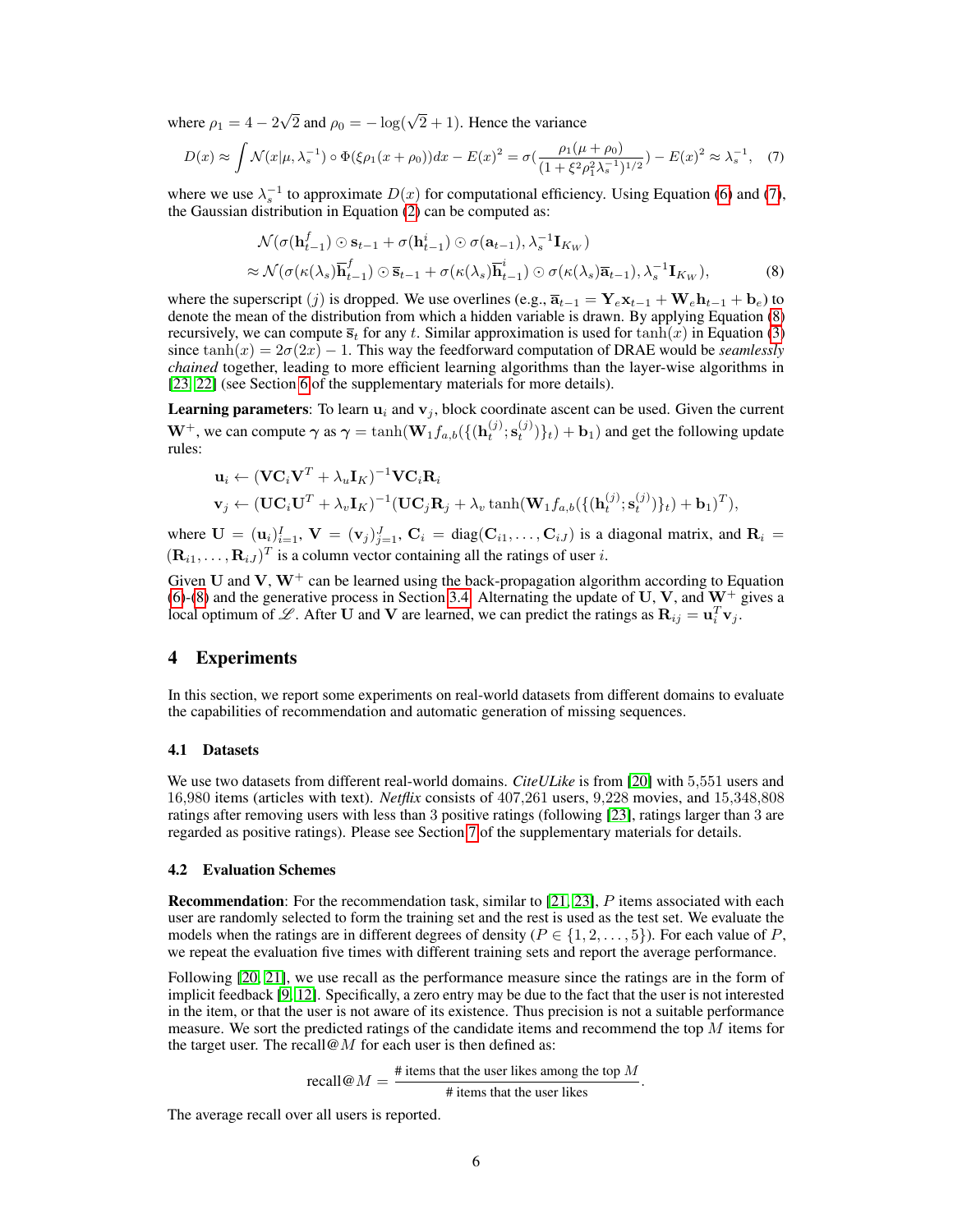<span id="page-6-0"></span>![](_page_6_Figure_0.jpeg)

Figure 2: Performance comparison of CRAE, CDL, CTR, DeepMusic, CMF, and SVDFeature based on recall@M for datasets *CiteULike* and *Netflix*. P is varied from 1 to 5 in the first two figures.

We also use another evaluation metric, mean average precision (mAP), in the experiments. Exactly the same as [\[10\]](#page-8-10), the cutoff point is set at 500 for each user.

**Sequence generation on the fly:** For the sequence generation task, we set  $P = 5$ . In terms of content information (e.g., movie plots), we randomly select 80% of the items to include their content in the training set. The trained models are then used to predict (generate) the content sequences for the other 20% items. The BLEU score [\[11\]](#page-8-22) is used to evaluate the quality of generation. To compute the BLEU score in *CiteULike* we use the titles as training sentences (sequences). Both the titles and sentences in the abstracts of the articles (items) are used as reference sentences. For *Netflix*, the first sentences of the plots are used as training sentences. The movie names and sentences in the plots are used as reference sentences. A higher BLEU score indicates higher quality of sequence generation. Since CDL, CTR, and PMF *cannot generate sequences directly*, a nearest neighborhood based approach is used with the resulting  $v_j$ . Note that this task is extremely difficult because the sequences of the test set are *unknown during both the training and testing phases*. For this reason, this task is impossible for existing machine translation models like [\[18,](#page-8-5) [3\]](#page-8-4).

#### 4.3 Baselines and Experimental Settings

The models for comparison are listed as follows:

- CMF: Collective Matrix Factorization [\[17\]](#page-8-23) is a model incorporating different sources of information by simultaneously factorizing multiple matrices.
- **SVDFeature**: SVDFeature [\[2\]](#page-8-24) is a model for feature-based collaborative filtering. In this paper we use the bag-of-words as raw features to feed into SVDFeature.
- **DeepMusic**: DeepMusic [\[10\]](#page-8-10) is a feedforward model for music recommendation mentioned in Section [1.](#page-0-1) We use the best performing variant as our baseline.
- CTR: Collaborative Topic Regression [\[20\]](#page-8-1) is a model performing topic modeling and collaborative filtering simultaneously as mentioned in the previous section.
- CDL: Collaborative Deep Learning (CDL) [\[23\]](#page-8-12) is proposed as a probabilistic feedforward model for joint learning of a probabilistic SDAE [\[19\]](#page-8-13) and CF.
- CRAE: Collaborative Recurrent Autoencoder is our proposed *recurrent* model. It jointly performs collaborative filtering and learns the generation of content (sequences).

In the experiments, we use 5-fold cross validation to find the optimal hyperparameters for CRAE and the baselines. For CRAE, we set  $\alpha = 1$ ,  $\beta = 0.01$ ,  $K = 50$ ,  $K_W = 100$ . The wildcard denoising rate is set to 0.4. See Section [5.1](#page-0-0) of the supplementary materials for details.

#### 4.4 Quantitative Comparison

**Recommendation:** The first two plots of Figure [2](#page-6-0) show the recall  $\omega M$  for the two datasets when P is varied from 1 to 5. As we can see, CTR outperforms the other baselines except for CDL. Note that as previously mentioned, in both datasets DeepMusic suffers badly from overfitting when the rating matrix is extremely sparse ( $P = 1$ ) and achieves comparable performance with CTR when the rating matrix is dense ( $P = 5$ ). CDL as the strongest baseline consistently outperforms other baselines. By jointly learning the order-aware generation of content (sequences) and performing collaborative filtering, CRAE is able to outperform all the baselines by a margin of  $0.7\% \sim 1.9\%$  (a relative boost of 2.0% ∼ 16.7%) in *CiteULike* and 3.5% ∼ 6.0% (a relative boost of 5.7% ∼ 22.5%) in *Netflix*. Note that since the standard deviation is minimal  $(3.38 \times 10^{-5} \sim 2.56 \times 10^{-3})$ , it is not included in the figures and tables to avoid clutter.

The last two plots of Figure [2](#page-6-0) show the recall@M for *CiteULike* and *Netflix* when M varies from 50 to 300 and  $P = 1$ . As shown in the plots, the performance of DeepMusic, CMF, and SVDFeature is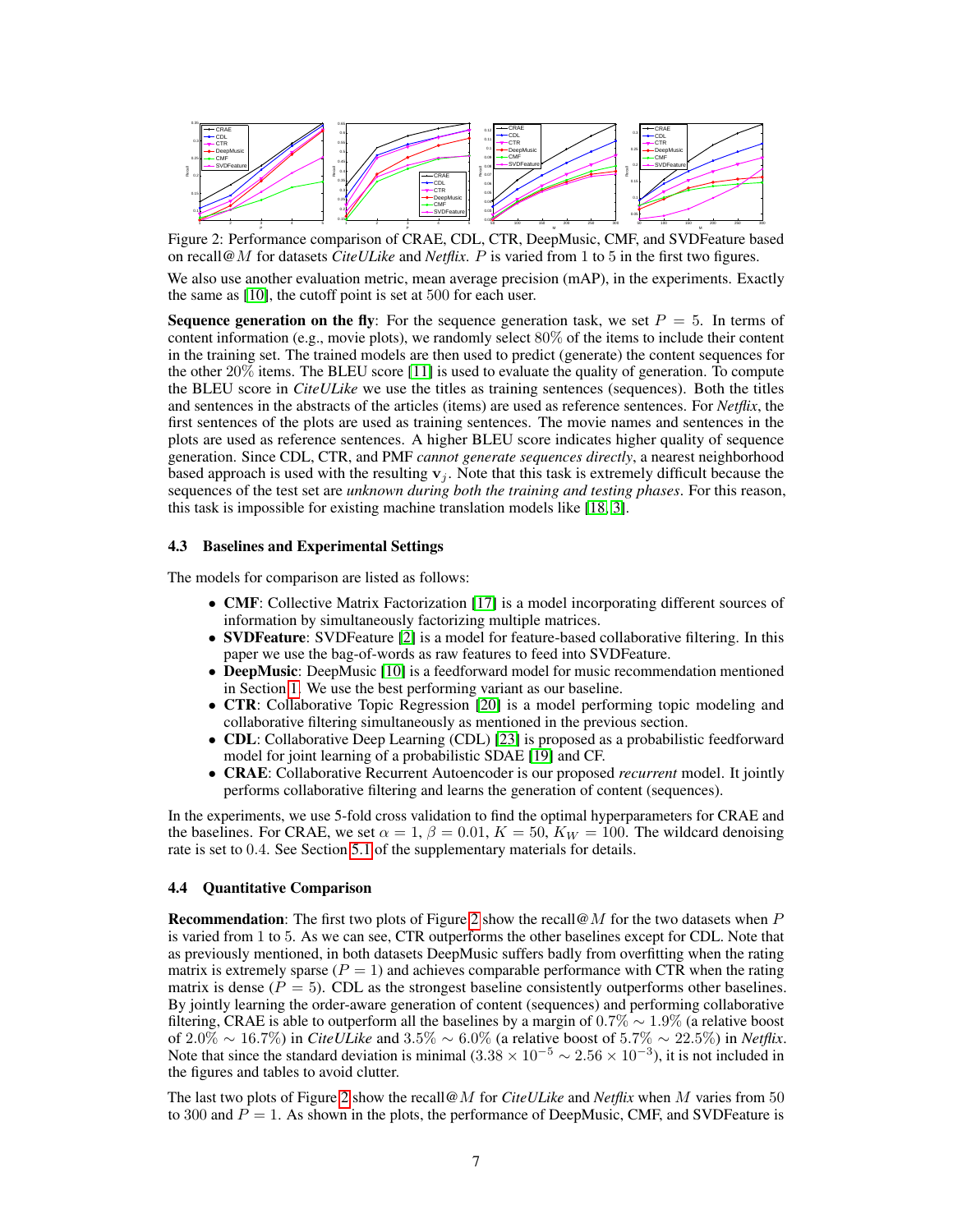<span id="page-7-1"></span><span id="page-7-0"></span>![](_page_7_Figure_0.jpeg)

|                  | <b>CRAE</b> | CDL   | <b>CTR</b> | <b>PMF</b> |
|------------------|-------------|-------|------------|------------|
| <i>CiteULike</i> | 46.60       | 21.14 | 31.47      | 17.85      |
| Netflix          | 48.69       | 6.90  | 17.17      | 11.74      |

<span id="page-7-3"></span><span id="page-7-2"></span>similar in this setting. Again CRAE is able to outperform the baselines by a large margin and the margin gets larger with the increase of M.

As shown in Figure [3](#page-7-1) and Table [1,](#page-7-0) we also investigate the effect of  $a$  and  $b$  in beta-pooling and find that in DRAE: (1) temporal average pooling performs poorly  $(a = b = 1)$ ; (2) most information concentrates near the bottleneck; (3) the right of the bottleneck contains more information than the left. Please see Section [4](#page-5-2) of the supplementary materials for more details.

As another evaluation metric, Table [2](#page-7-2) compares different models based on mAP. As we can see, compared with CDL, CRAE can provide a relative boost of 35% and 10% for *CiteULike* and *Netflix*, respectively. Besides quantitative comparison, qualitative comparison of CRAE and CDL is provided in Section [2](#page-1-0) of the supplementary materials. In terms of time cost, CDL needs 200 epochs (40s/epoch) while CRAE needs about 80 epochs (150s/epoch) for optimal performance.

Sequence generation on the fly: To evaluate the ability of sequence generation, we compute the BLEU score of the sequences (titles for *CiteULike* and plots for *Netflix*) generated by different models. As mentioned in Section [4.2,](#page-5-3) this task is impossible for existing machine translation models like [\[18,](#page-8-5) [3\]](#page-8-4) due to the lack of source sequences. As we can see in Table [3,](#page-7-3) CRAE achieves a BLEU score of 46.60 for *CiteULike* and 48.69 for *Netflix*, which is much higher than CDL, CTR and PMF. Incorporating the content information when learning user and item latent vectors, CTR is able to outperform other baselines and CRAE can further boost the BLEU score by sophisticatedly and jointly modeling the generation of sequences and ratings. Note that although CDL is able to outperform other baselines in the recommendation task, it performs poorly when generating sequences on the fly, which demonstrates the importance of modeling each sequence recurrently as a whole rather than as separate words.

## 5 Conclusions and Future Work

We develop a collaborative recurrent autoencoder which can sophisticatedly model the generation of item sequences while extracting the implicit relationship between items (and users). We design a new pooling scheme for pooling variable-length sequences and propose a wildcard denoising scheme to effectively avoid overfitting. To the best of our knowledge, CRAE is the first model to bridge the gap between RNN and CF. Extensive experiments show that CRAE can significantly outperform the state-of-the-art methods on both the recommendation and sequence generation tasks.

With its Bayesian nature, CRAE can easily be generalized to seamlessly incorporate auxiliary information (e.g., the citation network for *CiteULike* and the co-director network for *Netflix*) for further accuracy boost. Moreover, multiple Bayesian recurrent layers may be stacked together to increase its representation power. Besides making recommendations and guessing sequences on the fly, the wildcard denoising recurrent autoencoder also has potential to solve other challenging problems such as recovering the blurred words in ancient documents.